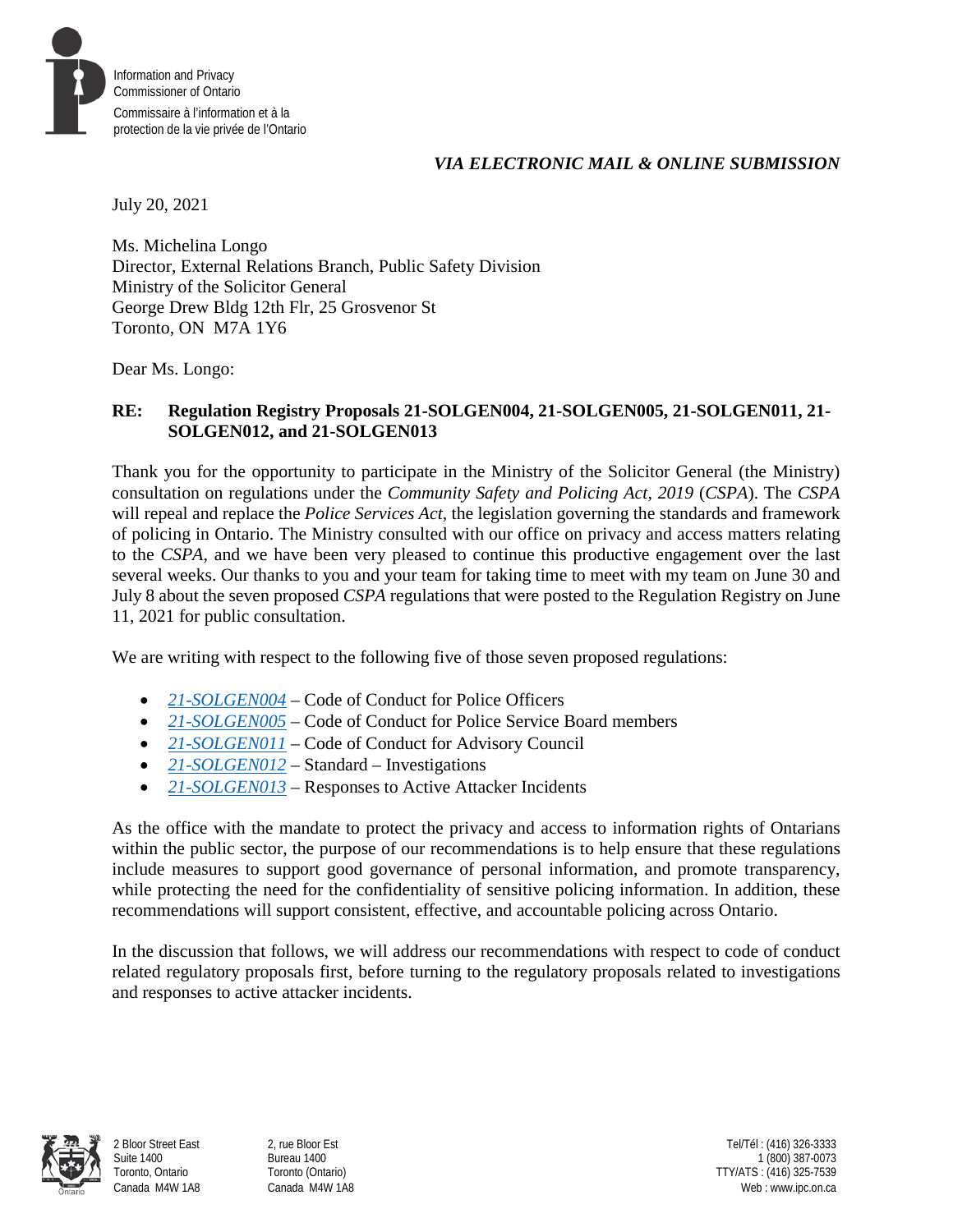### *1. Code of Conduct Regulations (Proposals 21-SOLGEN004, 21-SOLGEN005, and 21- SOLGEN011)*

The *CSPA* requires police officers, police service board members, and Ontario Provincial Police Governance Advisory Council members to adhere to Codes of Conduct that are prescribed by regulation. Each Code of Conduct establishes duties and expectations for the members to whom they apply. Three of the proposed regulations under the *CSPA* are these Codes of Conduct:

- *[21-SOLGEN004](https://www.ontariocanada.com/registry/view.do?postingId=36948&language=en)* Code of Conduct for Police Officers
- [21-SOLGEN005](https://www.ontariocanada.com/registry/view.do?postingId=36949&language=en) Code of Conduct for Police Service Board Members
- **[21-SOLGEN011](https://www.ontariocanada.com/registry/view.do?postingId=37767&language=en)** Code of Conduct for Advisory Council

### **A) Prohibition on Disclosures to the Public**

Each Code of Conduct regulation contains a provision that sets limits on the information that an officer, board member, or Advisory Council member can disclose to the public.

Unfortunately, section 16(1) of the Code of Conduct for Police Officers regulation appears to prohibit officers from disclosing information to the public that would otherwise be permitted under the *Municipal Freedom of Information and Protection of Privacy Act* (*MFIPPA*) or the *Freedom of Information and Protection of Privacy Act (FIPPA).*

In particular, section 16(1) provides that:

A police officer shall not disclose to the public information obtained or made available in the course of their duties as a police officer except as authorized in accordance with the procedures established by their chief of police or as required by law.

As drafted, this provision may effectively prevent officers from disclosing information to the public when an officer needs to, for example:

- communicate personal information about a named suspect, victim, or other person of interest to members of the public who are or may be a witness to an incident under investigation;
- disclose personal information about a specific but yet to be identified individual for whom they are searching to help develop investigative leads; or
- update family members about an injured or deceased family member.

In addition, this provision may become a basis for an officer refusing to disclose information that the public requires for legitimate purposes including those related to transparency and accountability. Leaving it to individual Chiefs' procedures to address these concerns is likely to lead to inconsistent approaches to privacy, transparency, and police discipline across the province. In our view, the quality of the instructions provided to police officers on these critical matters should not depend on the priorities of, or resources available to, any one particular chief of police. The baseline standard can and should be provided for in provincial regulations.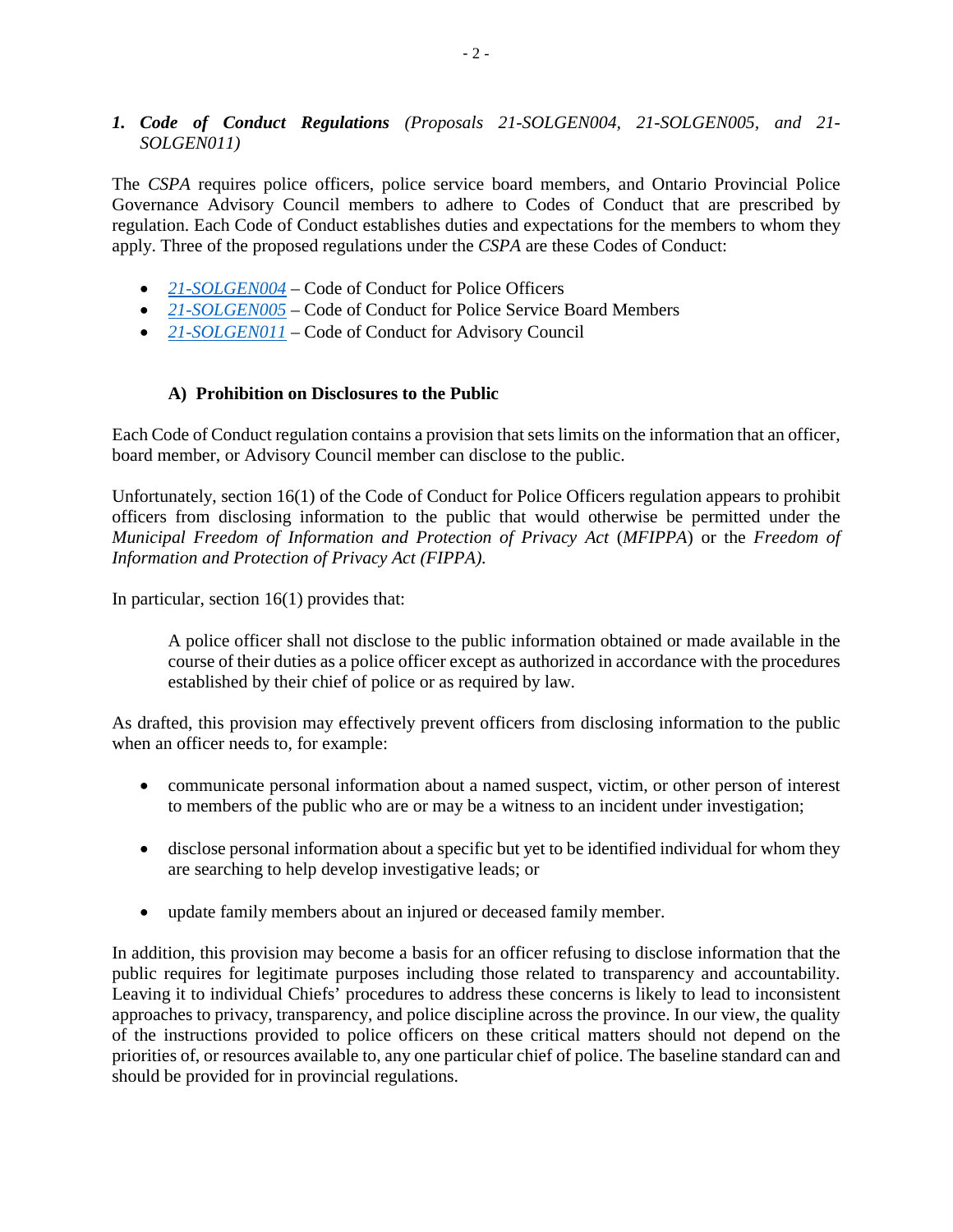Accordingly, we recommend that in addition to any guidance the Ministry may provide to chiefs about the preparation of necessary procedures (and boards about the related policies), section 16(1) of the Code of Conduct for Police Officers regulation be amended to read as follows:

16. (1) A police officer shall not disclose to the public information obtained or made available in the course of their duties as a police officer except where the disclosure is

(a) required by law or

(b) permitted by law and consistent with the policies of their police service board and the procedures established by their chief of police.

This amendment would ensure that by default, officers are permitted the latitude provided by *MFIPPA*  and *FIPPA*, but would also enable the board and chief to set parameters around the discretion granted to officers under these statutes*.*

We recommend that comparable amendments be made to section 15(1) of the Code of Conduct for Police Service Board Members regulation and section 15(1) of the Code of Conduct for Advisory Council regulation.

# **B) Contraventions of Other Legislation**

The draft Code of Conduct regulations for police officers (sections 4 and 5), board members (sections 8 and 9), and Advisory Council members (sections 8 and 9) define misconduct to include contraventions of legislation such as the *Criminal Code,* the *Controlled Drugs and Substances Act,* and the *Ontario Human Rights Code*. No similar provisions exist in the Code of Conduct regulations in relation to contraventions of *MFIPPA* or *FIPPA*.

We recommend that a new code of conduct matter be established with respect to a contravention of the specific sections of *MFIPPA* and *FIPPA* that define access and privacy-related offences. In particular, we recommend that the Code of Conduct for Police Officers regulation include the following new provision:

4.1. A police officer contravenes this code of conduct if they are found guilty of an offence under section 48 of the *Municipal Freedom of Information and Protection of Privacy Act* or section 61 of the *Freedom of Information and Protection of Privacy Act.* 

We recommend that a comparable section be added as section 8.1 to both the Conduct for Police Service Board Members regulation and the Code of Conduct for Advisory Council regulation.

# *2. Standard – Investigations Regulation (Proposal 21-SOLGEN012)*

The Standard – Investigations regulation establishes the standards and duties that apply during investigations by members of police services. Section 1 of the regulation defines an "investigation" as:

- …a systematic inquiry to
	- (a) locate a missing person, or
	- (b) determine whether an offence under the *Criminal Code* (Canada), the *Controlled Drugs and Substances Act* (Canada) or the *Cannabis Act* (Canada) has been or will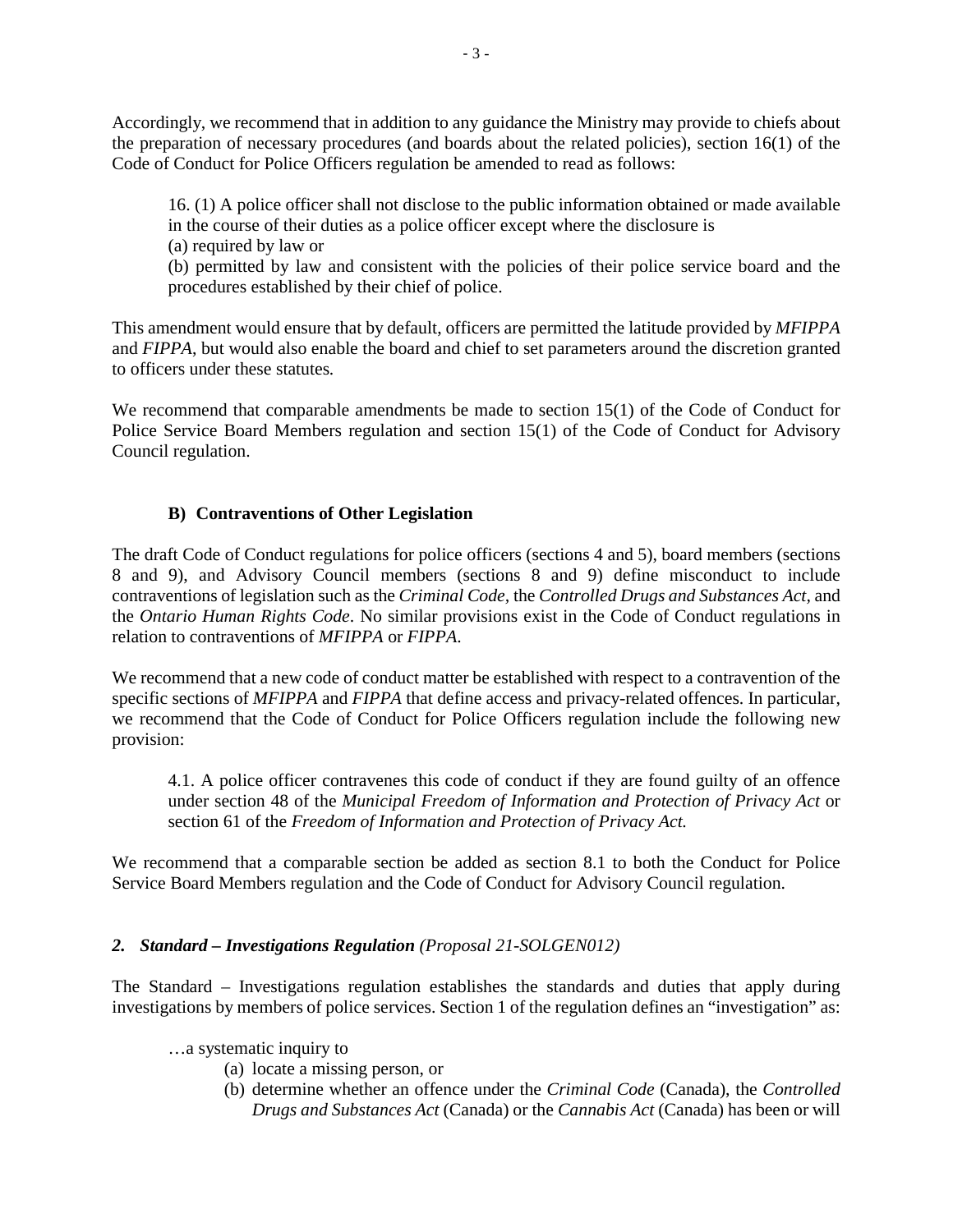be committed when there is a reasonable suspicion that such an offence has been or will be committed;

Section 7(1) of the regulation requires a supervisor to determine whether a missing persons matter or a suspected offence will be investigated. While the regulation sets out a number of duties the supervisor must perform once they have determined that a matter will be investigated, the regulation does not require the supervisor to document their decision not to investigate, or record the reasons for their decision.

It is our view that the documentation of every decision not to investigate is critical. The need for documentation is particularly vital, given human rights concerns about underserved communities, including concerns related to the under-policing of crimes against Indigenous peoples, members of racialized communities, and those who work in the sex trade.<sup>[1](#page-3-0)</sup> In addition, there is significant public interest in investigations into missing individuals, including as demonstrated by Justice Epstein's Independent Civilian Review into Missing Person Investigations<sup>[2](#page-3-1)</sup> and the National Inquiry into Missing and Murdered Indigenous Women and Girls.<sup>[3](#page-3-2)</sup>

Accordingly, we recommend that section 7 of the regulation be amended to require that supervisors document their decision not to investigate a matter under section 5 and provide written reasons. To assist the Ministry in developing such an amendment, we suggest the following as a starting point:

7. (1.1) If the supervisor determines the matter will not be investigated, the supervisor shall document that decision, the reasons for that decision, and the steps taken to inform that decision.

### *3. Responses to Active Attacker Incidents Regulation (Proposal 21-SOLGEN013)*

The Responses to Active Attacker Incidents Regulation sets out the standards and duties of police services in responding to and reporting on active attacker incidents. Section 1 of the regulation defines an "active attacker" as:

- …an individual who appears to be engaged in, attempting to engage in, or about to engage in an attack where there is reason to suspect that,
- (a) the attack will be sustained,

 $\overline{a}$ 

- (b) the attacker will cause serious bodily harm or death to other individuals, and
- (c) the attacker will continue to attack more individuals if the attacker is not stopped.

<span id="page-3-0"></span><sup>&</sup>lt;sup>1</sup> Canadian HIV/AIDS Legal Network, "The Perils of "Protection": Sex Workers' experiences of law enforcement in [Ontario"](https://www.hivlegalnetwork.ca/site/the-perils-of-protection/?lang=en) (March 27, 2019), retrieved July 14, 2021; Ontario Human Rights Commission, ["Policy on Eliminating](http://www.ohrc.on.ca/en/policy-eliminating-racial-profiling-law-enforcement)  [Racial Profiling in Law Enforcement"](http://www.ohrc.on.ca/en/policy-eliminating-racial-profiling-law-enforcement) (September 20, 2019), retrieved July 14, 2021.<br><sup>2</sup> The Honourable Gloria J. Epstein, "<u>Missing and Missed: Report of the Independent Civilian Review into Missing</u>

<span id="page-3-1"></span>[Person Investigations"](https://www.missingpersonsreview.ca/report-missing-and-missed) (April 9, 2021), retrieved July 14, 2021.

<span id="page-3-2"></span><sup>&</sup>lt;sup>3</sup> National Inquiry into Missing and Murdered Indigenous Women and Girls, ["Reclaiming Power and Place"](https://www.mmiwg-ffada.ca/final-report/) (June 3, 2019), retrieved July 14, 2021.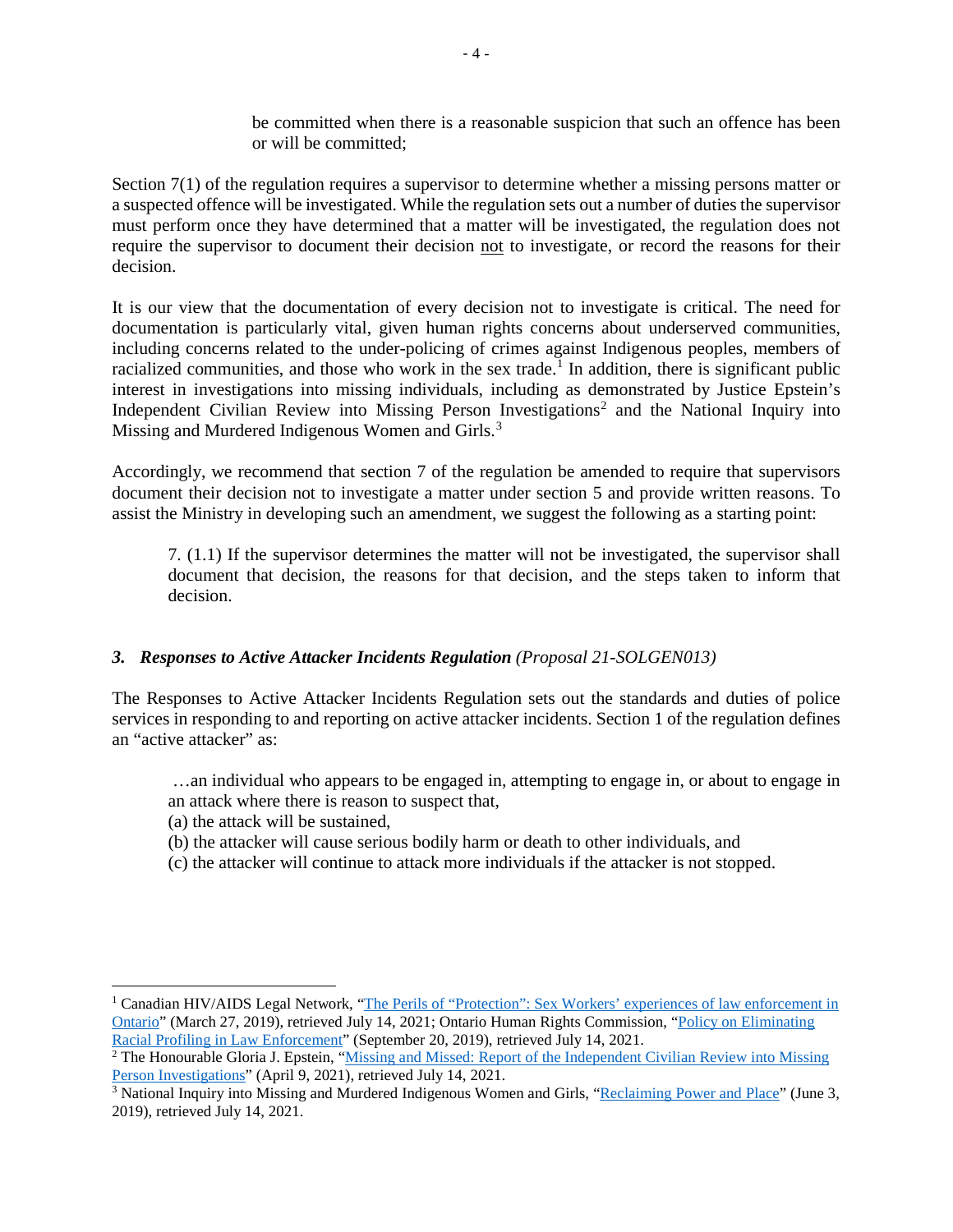### **A) Chief's Report**

Section 9 of the proposed regulation requires the chief of police to prepare a report reviewing and evaluating the police service's response to an active attacker incident. This section sets out the required content of the report, but does not specify to whom – if anyone – this report is delivered, or whether the report will be made public.

Police response to active attacker incidents may be of significant public interest in terms of service delivery and public safety, as well as with regard to issues such as the use of force. We understand that under the *CSPA*, the Inspector General, police services boards, and the Minister in the case of the Ontario Provincial Police (OPP), have the power to compel information from the chief, including these reports. However, it is our view that leaving it to boards and the Inspector General to ask for reports reduces the likelihood of consistent and transparent oversight of what are often very significant policing actions.

Given the public interest in these reports and effective oversight and accountability of policing, we recommend that the chief be required to submit the report to the police service board, or the Minister in the case of the OPP. In addition, we recommend that in a reasonable period thereafter, such as 90 days after submitting the report to the board or Minister, the report or, in defined circumstances, a redacted copy of the report, be made available to the public. Note that our reference to a redacted report is designed to allow for the withholding of, for example, any sensitive operational information the disclosure of which would jeopardize safe and effective policing.

Accordingly, we recommend that section 9 of the regulation be amended by adding the following new subsections:

9. (3) The chief of police shall provide their police service board or, in the case of the Commissioner of the Ontario Provincial Police, the Minister with the report prepared under subsection  $(1)$ .

(4) Within 90 days of providing their board or, in the case of the Commissioner of the Ontario Provincial Police, the Minister with the report prepared under subsection (1), the chief of police shall, subject to subsection (5), make a copy of the report available to members of the public by publishing it on the service's website.

(5) The chief of police shall ensure that the copy of the report provided to the public is redacted, but only to the extent necessary to protect a privacy right or interest provided for under the *Municipal Freedom of Information and Protection of Privacy Act* or the *Freedom of Information and Protection of Privacy Act.*

(6) In providing the public with a redacted report under subsection (5), the chief of police shall attach a summary of the report that includes an explanation of the reasons for the redactions.

#### **B) Public Alerts**

Section 7 of the proposed regulation requires the chief of police to ensure that the police service has the ability to issue public alerts using an emergency alert system that delivers alerts through television,